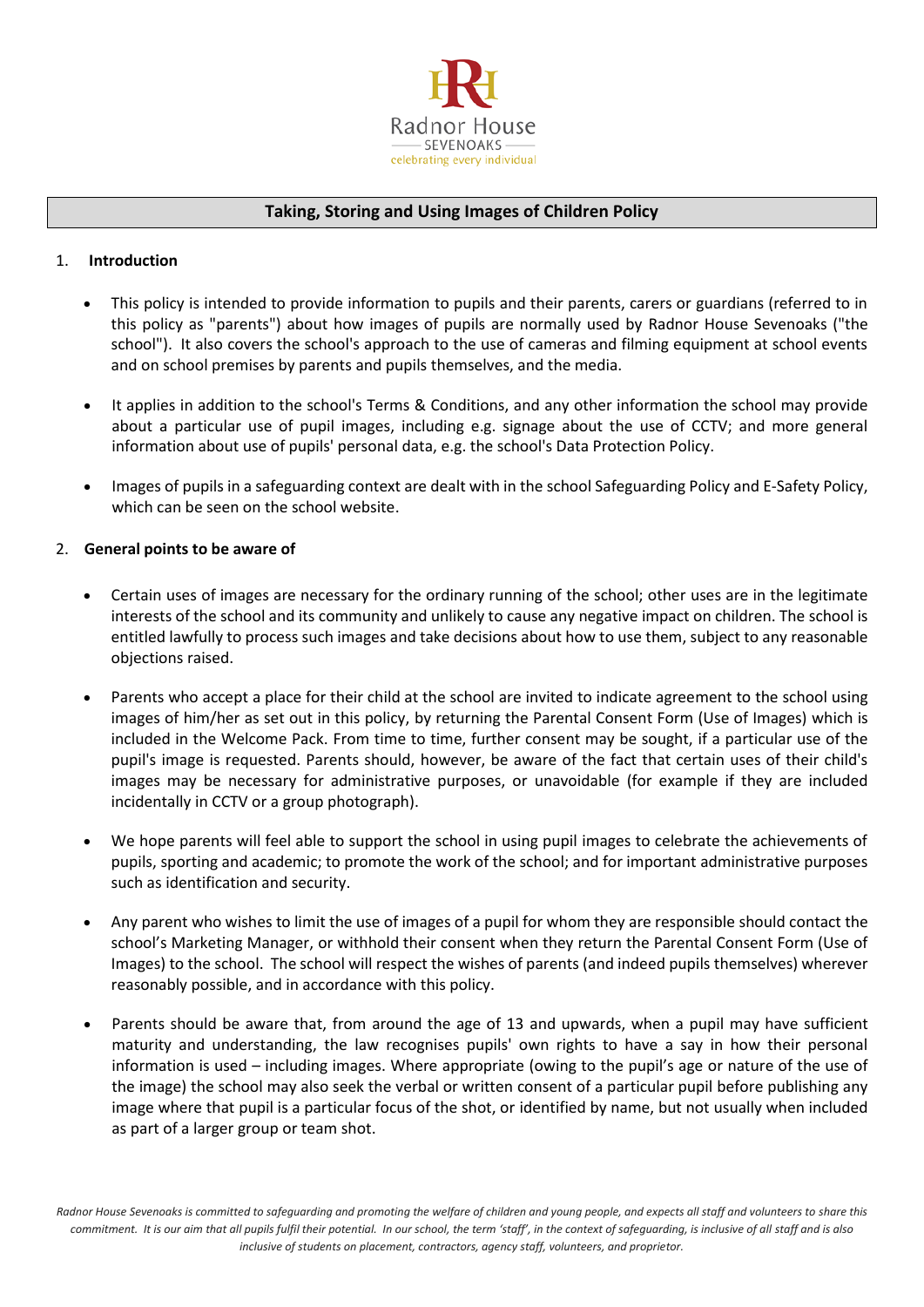### 3. **Use of Pupil Images in School Publications**

- Unless the relevant pupil or his or her parent has requested otherwise, the school will use images of its pupils to keep the school community updated on the activities of the school, and for marketing and promotional purposes, including:
	- on internal displays (including clips of moving images) on digital and conventional notice boards within the school premises;
	- in communications with the school community (parents, pupils, staff, and directors) including by email, on the school intranet and by post;
	- on the school's website and, where appropriate, via the school's social media channels, e.g. Twitter, Instagram and Facebook. Such images would not normally be accompanied by the pupil's full name without permission; and
	- in the school's prospectus, and in online, press and other external advertisements for the school. Such external advertising would not normally include pupils' names (and in some circumstances the school will seek the parent or pupil's specific consent, depending on the nature of the image or the use).
- The source of these images will predominantly be the school's staff (who are subject to policies and rules in how and when to take such images), or a professional photographer used for marketing and promotional purposes, or occasionally pupils. The school will only use images of pupils in suitable dress, and the images will be stored securely.

### 4. **Use of Pupil Images for Identification and Security**

- All pupils are photographed on entering the school and thereafter, annually, for the purposes of internal identification. These photographs identify the pupil by name, year group, house and form/tutor group. They are not used for marketing purposes.
- CCTV is in use on school premises, to assist in the prevention and detection of crime, and to protect school premises and property therein. It will sometimes capture images of pupils. Images captured on the school's CCTV system are used in accordance with the Data Protection Policy, Appendix: Use of CCTV.

## 5. **Use of Pupil Images by the Press**

- Where practicably possible, the school will always notify parents in advance when the press, or representatives from other media channels, are expected to attend an event or school activity in which school pupils are participating. The school will make every reasonable effort to ensure that any pupil whose parent has refused permission for images of that pupil or themselves to be made, are not photographed or filmed nor such images provided for media purposes.
- On Prize Days and Examination Results Days, the press may ask for the names of the relevant pupils to go alongside the images. The school will only provide first names, and these will be provided only after either parent or pupil has consented (as appropriate).

#### 6. **Security of Pupil Images**

- Professional photographers and the media are accompanied at all times by a member of staff when on school premises. The school uses only reputable professional photographers and makes every effort to ensure that any images of pupils are held by them securely, responsibly and in accordance with the school's instructions.
- The school takes appropriate technical and organisational security measures to ensure that images of pupils held by the school are kept securely on school systems, and protected from loss or misuse. The school will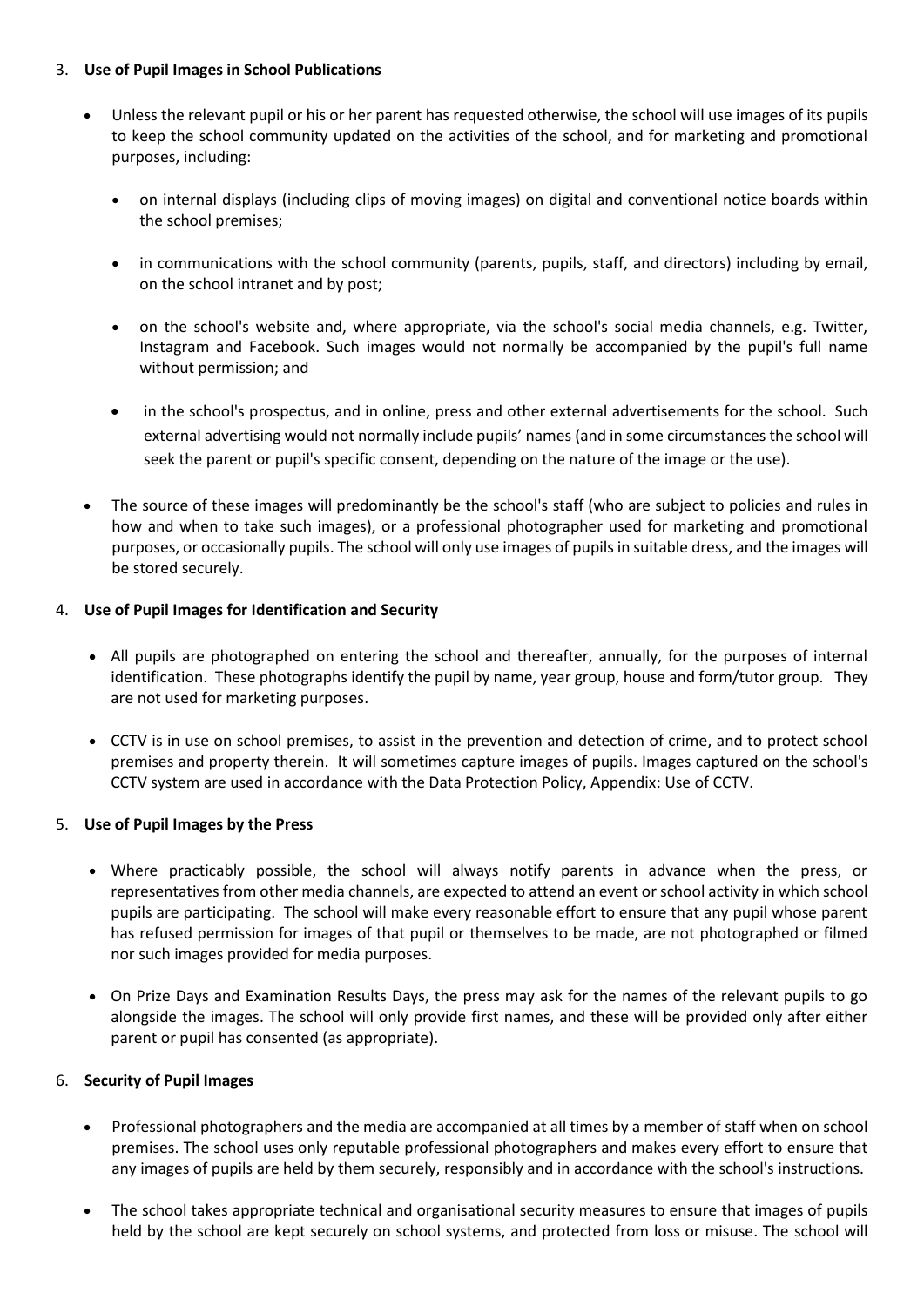take reasonable steps to ensure that members of staff only have access to images of pupils held by the school where it is necessary for them to do so.

 All staff are given guidance on the school's policy on Taking, Storing and Using Images of Pupils, and on the importance of ensuring that images of pupils are made and used responsibly, only for school purposes, and in accordance with school policies and the law.

# 7. **Use of Cameras and Filming Equipment (including mobile phones) by Parents**

- Parents, guardians or close family members (hereafter, parents) are welcome to take photographs of (and where appropriate, film) their own children taking part in school events, subject to the following guidelines, which the school expects all parents to follow:
	- When an event is held indoors, such as a play or a concert, parents should be mindful of the need to use their cameras and filming devices with consideration and courtesy for cast members or performers on stage and the comfort of others. Flash photography can disturb others in the audience, or even cause distress for those with medical conditions; the school therefore asks that it is not used at indoor events.
	- Parents are asked not to take photographs of other pupils, except incidentally as part of a group shot, without the prior agreement of that pupil's parents.
	- Parents are reminded that such images are for personal use only. Images which may, expressly or not, identify other pupils should not be made accessible to others via the internet (for example on Facebook), or published in any other way.
	- Parents are reminded that copyright issues may prevent the school from permitting the filming or recording of some plays and concerts. The school will always print a reminder in the programme of events where issues of copyright apply.
	- Parents may not film or take photographs in changing rooms or backstage during school productions, nor in any other circumstances in which photography or filming may embarrass or upset pupils.
- The school reserves the right to refuse or withdraw permission to film or take photographs (at a specific event or more generally), from any parent who does not follow these guidelines, or is otherwise reasonably felt to be making inappropriate images.
- The school sometimes records plays and concerts professionally (or engages a professional photographer or film company to do so), in which case CD, DVD or digital copies may be made available to parents for purchase. Parents of pupils taking part in such plays and concerts will be consulted if it is intended to make such recordings available more widely.

## 8. **Use of Cameras and Filming Equipment by Pupils**

- All pupils are encouraged to look after each other, and to report any concerns about the misuse of technology, or any worrying issues to a member of the pastoral staff.
- The use of cameras or filming equipment (including on mobile phones) is not allowed in toilets, washing or changing areas, nor should photography or filming equipment be used by pupils in a manner that may offend or cause upset.
- The misuse of images, cameras or filming equipment in a way that breaches this policy, or the school's Safeguarding Policy, Anti-Bullying Policy, Data Protection Policy, E-Safety Policy, IT Acceptable Use Policy, or the Radnor House Sevenoaks School Rules is always taken seriously, and may be the subject of disciplinary procedures or dealt with under the relevant safeguarding policy as appropriate.